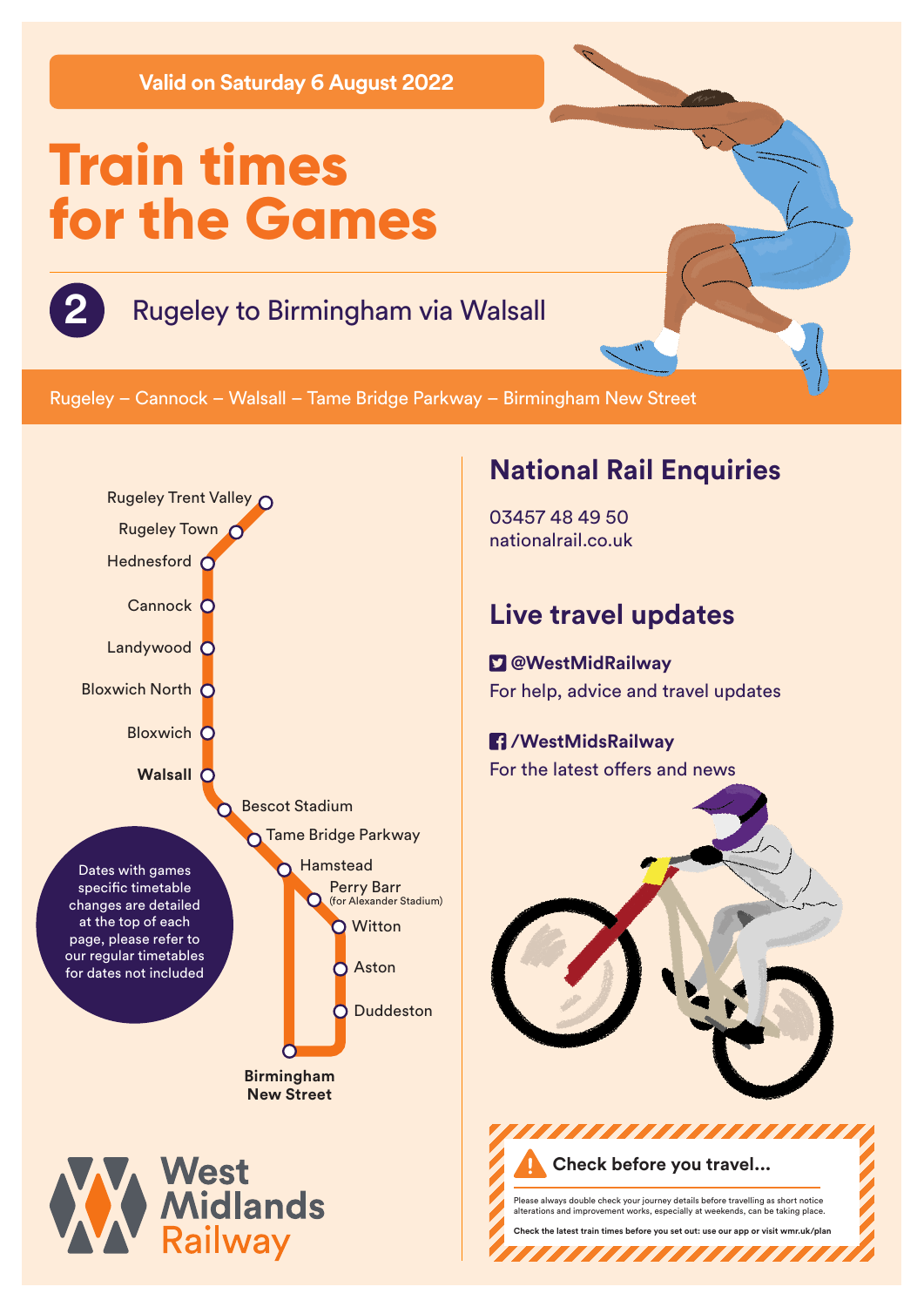| ľ      |
|--------|
| I      |
|        |
| l      |
| i      |
|        |
| თ      |
|        |
|        |
| ļ      |
| ľ      |
| É      |
|        |
|        |
|        |
|        |
| ī<br>5 |
|        |
|        |

ပ္သာ

| <b>Rugeley Trent Valley d</b>                    |                          | 0601                     | 0615                     |                          |                          | 0643                     |                          | 0715                     |                          | 0746                     |                          |                          | 0819                     |                          |                          | 0844                     |                                                   | 0919                     |                          |                          | 0945                     |                          | 1019                     |                          |                          | 1045                     |
|--------------------------------------------------|--------------------------|--------------------------|--------------------------|--------------------------|--------------------------|--------------------------|--------------------------|--------------------------|--------------------------|--------------------------|--------------------------|--------------------------|--------------------------|--------------------------|--------------------------|--------------------------|---------------------------------------------------|--------------------------|--------------------------|--------------------------|--------------------------|--------------------------|--------------------------|--------------------------|--------------------------|--------------------------|
| Rugeley Town d                                   |                          | 0604 0618                |                          |                          |                          | 0646                     |                          | 0718                     |                          | 0749                     |                          |                          | 0822                     |                          |                          | 0847                     |                                                   | 0922                     |                          |                          | 0948                     |                          | 1022                     |                          |                          | 1048                     |
| Hednesford d                                     |                          | 0611 0625                |                          |                          |                          | 0653                     |                          | 0725                     |                          | 0756                     |                          |                          | 0829                     |                          |                          | 0854                     |                                                   | 0929                     |                          |                          | 0955                     |                          | 1029                     |                          |                          | 1055                     |
| Cannock d                                        |                          | 0614                     | 0628                     |                          |                          | 0656                     |                          | 0728                     |                          | 0759                     |                          |                          | 0832                     |                          |                          | 0857                     |                                                   | 0932                     |                          |                          | 0958                     |                          | 1032                     |                          |                          | 1058                     |
| Landywood d                                      |                          | 0617                     | 0632                     |                          |                          | 0659                     |                          | 0731                     |                          | 0802                     |                          |                          | 0835                     |                          |                          | 0900                     |                                                   | 0935                     |                          |                          | 1001                     |                          | 1035                     |                          |                          | 1101                     |
|                                                  |                          |                          |                          |                          |                          |                          |                          |                          |                          |                          |                          |                          |                          |                          |                          |                          |                                                   |                          |                          |                          |                          |                          |                          |                          |                          |                          |
| Bloxwich North d                                 |                          | 0622                     | 0636                     |                          |                          | 0704                     |                          | 0736                     |                          | 0807                     |                          |                          | 0840                     |                          |                          | 0905                     |                                                   | 0940                     |                          |                          | 1006                     |                          | 1040                     |                          |                          | 1106                     |
| Bloxwich d                                       |                          | 0624                     | 0639                     |                          |                          | 0706                     |                          | 0738                     |                          | 0809                     |                          |                          | 0842                     |                          |                          | 0907                     |                                                   | 0942                     |                          |                          | 1008                     |                          | 1042                     |                          |                          | 1108                     |
| Walsall a                                        |                          | 0629                     | 0644                     |                          |                          | 0711                     |                          | 0743                     |                          | 0814                     |                          |                          | 0847                     |                          |                          | 0912                     |                                                   | 0947                     |                          |                          | 1013                     |                          | 1047                     |                          |                          | 1113                     |
| Walsall d 0600 0630                              |                          |                          | 0645 0700                |                          |                          |                          | 0714 0730                |                          | 0744 0800                | 0815                     |                          | 0830                     | 0848 0900                |                          |                          |                          | 0913 0930                                         | 0948 1000                |                          |                          |                          | 1014 1030                | 1048 1100                |                          |                          | 1114                     |
| Bescot Stadium d 0604 0634                       |                          |                          | ▼                        | 0704                     |                          | ▼                        | 0734                     | $\overline{\phantom{a}}$ | 0804                     | $\overline{\phantom{a}}$ |                          | 0834                     | 0852 0904                |                          |                          | $\overline{\phantom{a}}$ | 0934                                              | 0952 1004                |                          |                          | $\overline{\phantom{a}}$ | 1034                     | 1052 1104                |                          |                          | $\overline{\phantom{a}}$ |
| Tame Bridge Parkway a 0606 0636                  |                          |                          | 0650                     | 0706                     | 0716                     | 0720                     | 0736                     | 0750                     | 0806                     | 0820                     | 0827                     | 0836                     | 0854                     | 0906                     | 0912                     | 0919                     | 0936                                              | 0954                     | 1006                     | 1012                     | 1019                     | 1036                     | 1054                     | 1106 1115                |                          | 1120                     |
| Tame Bridge Parkway d 0607                       |                          | 0637                     | 0650                     | 0707                     | 0716                     | 0720                     | 0736                     | 0750                     | 0807                     | 0820                     | 0828                     | 0837                     | 0855                     | 0907                     | 0913                     | 0919                     | 0937                                              | 0955                     | 1007                     | 1012                     | 1019                     | 1037                     | 1055                     | 1107                     | 1115                     | 1120                     |
|                                                  |                          |                          |                          |                          |                          |                          |                          |                          |                          |                          |                          |                          |                          |                          |                          |                          |                                                   |                          |                          |                          |                          |                          |                          |                          |                          |                          |
| Hamstead d 0610 0640                             |                          |                          | $\overline{\phantom{a}}$ | 0710                     | 0720                     | $\blacktriangledown$     | 0740                     | $\overline{\phantom{a}}$ | 0810                     | $\blacktriangledown$     | 0832                     | 0840                     | $\overline{\phantom{a}}$ | 0910                     | 0917                     | $\overline{\phantom{0}}$ | 0940                                              | $\overline{\phantom{a}}$ | 1010                     | 1016                     | $\overline{\phantom{a}}$ | 1040                     | $\overline{\phantom{a}}$ | 1110                     | 1119                     | $\blacktriangledown$     |
| Perry Barr d 0613 0643 0656 0714                 |                          |                          |                          |                          |                          | 0726                     | 0744                     |                          | 0756 0814                | 0826                     |                          | 0844                     | 0903 0914                |                          |                          | 0926                     | 0944                                              | 1003                     | 1014                     |                          | 1026                     |                          | 1044 1103 1114           |                          |                          | 1126                     |
| Witton d 0615                                    |                          | 0645                     | $\blacktriangledown$     | 0716                     |                          | $\overline{\phantom{a}}$ | 0746                     | $\blacktriangledown$     | 0816                     | $\overline{\phantom{a}}$ |                          | 0846                     | $\blacktriangledown$     | 0916                     |                          | $\overline{\phantom{a}}$ | 0946                                              | $\overline{\phantom{a}}$ | 1016                     |                          | $\overline{\phantom{a}}$ | 1046                     | $\blacktriangledown$     | 1116                     |                          | $\blacktriangledown$     |
| Aston d 0618 0649 0659 0719                      |                          |                          |                          |                          |                          | 0729                     | 0748                     |                          | 0759 0819                | 0829                     |                          | 0849                     | 0907 0919                |                          |                          | 0929                     | 0949                                              | 1007                     | 1019                     |                          | 1029                     | 1049                     | 1107 1119                |                          |                          | 1129                     |
| Duddeston d 0621 0652                            |                          |                          | $\overline{\phantom{a}}$ | 0721                     |                          | $\overline{\phantom{a}}$ | 0751                     | $\blacktriangledown$     | 0821                     | $\blacktriangledown$     |                          | 0851                     | $\blacktriangledown$     | 0921                     |                          | $\overline{\phantom{a}}$ | 0951                                              | $\blacktriangledown$     | 1021                     |                          | $\overline{\phantom{a}}$ | 1051                     | $\blacktriangledown$     | 1121                     |                          | $\overline{\phantom{a}}$ |
| Birmingham New Street a 0628 0656 0709 0728      |                          |                          |                          |                          | 0734 0739                |                          | 0758 0808 0828           |                          |                          |                          | 0837 0843                | 0857                     |                          | 0915 0928                |                          | 0928 0939                | 0956 1015 1028 1028 1037 1056 1115 1128 1135 1139 |                          |                          |                          |                          |                          |                          |                          |                          |                          |
| Wolverhampton a 0705                             |                          |                          |                          |                          |                          |                          | 0832                     |                          |                          |                          |                          | 0931                     |                          |                          |                          |                          | 1032                                              |                          |                          |                          |                          | 1131                     |                          |                          |                          |                          |
|                                                  |                          |                          |                          |                          |                          |                          |                          |                          |                          |                          |                          |                          |                          |                          |                          |                          |                                                   |                          |                          |                          |                          |                          |                          |                          |                          |                          |
| Rugeley Trent Valley d<br>Rugeley Town d         |                          | 1119<br>1122             |                          |                          | 1145<br>1148             |                          | 1219<br>1222             |                          |                          | 1245<br>1248             |                          | 1319<br>1322             |                          |                          | 1345<br>1348             |                          | 1419<br>1422                                      |                          |                          | 1445<br>1448             |                          | 1519<br>1522             |                          |                          | 1545<br>1548             |                          |
| Hednesford d                                     |                          | 1129                     |                          |                          | 1155                     |                          | 1229                     |                          |                          | 1255                     |                          | 1329                     |                          |                          | 1355                     |                          | 1429                                              |                          |                          | 1455                     |                          | 1529                     |                          |                          | 1555                     |                          |
| Cannock d                                        |                          | 1132                     |                          |                          | 1158                     |                          | 1232                     |                          |                          | 1258                     |                          | 1332                     |                          |                          | 1358                     |                          | 1432                                              |                          |                          | 1458                     |                          | 1532                     |                          |                          | 1558                     |                          |
| Landywood d                                      |                          | 1135                     |                          |                          | 1201                     |                          | 1235                     |                          |                          | 1301                     |                          | 1335                     |                          |                          | 1401                     |                          | 1435                                              |                          |                          | 1501                     |                          | 1535                     |                          |                          | 1601                     |                          |
| Bloxwich North d                                 |                          | 1140                     |                          |                          | 1206                     |                          | 1240                     |                          |                          | 1306                     |                          | 1340                     |                          |                          | 1406                     |                          | 1440                                              |                          |                          | 1506                     |                          | 1540                     |                          |                          | 1606                     |                          |
| Bloxwich d                                       |                          | 1142                     |                          |                          | 1208                     |                          | 1242                     |                          |                          | 1308                     |                          | 1342                     |                          |                          | 1408                     |                          | 1442                                              |                          |                          | 1508                     |                          | 1542                     |                          |                          | 1608                     |                          |
| Walsall a                                        |                          | 1148                     |                          |                          | 1214                     |                          | 1247                     |                          |                          | 1313                     |                          | 1347                     |                          |                          | 1413                     |                          | 1447                                              |                          |                          | 1513                     |                          | 1547                     |                          |                          | 1613                     |                          |
|                                                  |                          |                          |                          |                          |                          |                          |                          |                          |                          |                          |                          |                          |                          |                          |                          |                          |                                                   |                          |                          |                          |                          |                          |                          |                          |                          |                          |
| Walsall d 1130                                   |                          | 1148                     | 1200                     |                          | 1215                     | 1230                     | 1248                     | 1300                     |                          | 1314                     | 1330                     | 1348                     | 1400                     |                          | 1414                     | 1430                     | 1448                                              | 1500                     |                          | 1514                     | 1530                     | 1548                     | 1600                     |                          | 1614                     | 1630                     |
| Bescot Stadium d 1134 1152                       |                          |                          | 1204                     |                          | $\overline{\phantom{a}}$ | 1234 1252                |                          | 1304                     |                          | $\overline{\phantom{a}}$ |                          | 1334 1352                | 1404                     |                          | $\overline{\phantom{a}}$ |                          | 1434 1451                                         | 1504                     |                          | $\overline{\phantom{a}}$ | 1534 1551                |                          | 1604                     |                          | $\overline{\phantom{a}}$ | 1634                     |
| Tame Bridge Parkway a 1136 1155                  |                          |                          | 1206 1212                |                          | 1220                     | 1236                     | 1254                     |                          | 1306 1312                | 1320                     | 1336                     | 1354                     |                          | 1406 1412                | 1419                     | 1436                     | 1454                                              | 1506 1513                |                          | 1519                     | 1536                     | 1554                     | 1606 1615                |                          | 1619                     | 1636                     |
| Tame Bridge Parkway d 1137                       |                          | 1155                     | 1207                     | 1213                     | 1220                     | 1237                     | 1255                     | 1307                     | 1312                     | 1320                     | 1337                     | 1355                     | 1407                     | 1412                     | 1419                     | 1437                     | 1454                                              | 1507                     | 1513                     | 1519                     | 1537                     | 1554                     | 1607                     | 1616                     | 1619                     | 1637                     |
| Hamstead d 1140                                  |                          | $\blacktriangledown$     | 1210                     | 1217                     | $\blacktriangledown$     | 1240                     | $\overline{\phantom{a}}$ | 1310                     | 1316                     | $\blacktriangledown$     | 1340                     | $\overline{\phantom{a}}$ | 1410                     | 1416                     | $\overline{\phantom{a}}$ | 1440                     | $\overline{\phantom{a}}$                          | 1510                     | 1517                     | $\blacktriangledown$     | 1540                     | $\overline{\phantom{a}}$ | 1610                     | 1620                     | $\overline{\phantom{a}}$ | 1640                     |
| Perry Barr d 1144 1203 1214                      |                          |                          |                          |                          | 1226                     | 1244 1303                |                          | 1314                     |                          | 1326                     |                          | 1344 1403                | 1414                     |                          | 1426                     | 1444 1503                |                                                   | 1514                     |                          | 1526                     | 1544 1603                |                          | 1614                     |                          | 1626                     | 1644                     |
| Witton d 1146                                    |                          |                          |                          |                          |                          |                          | $\blacktriangledown$     | 1316                     |                          | $\blacktriangledown$     |                          | $\overline{\phantom{a}}$ |                          |                          |                          |                          | $\overline{\phantom{a}}$                          |                          |                          | $\overline{\phantom{a}}$ | 1546                     | $\overline{\phantom{a}}$ |                          |                          | $\overline{\phantom{a}}$ |                          |
|                                                  |                          | $\overline{\phantom{a}}$ | 1216                     |                          |                          | 1246                     |                          |                          |                          |                          | 1346                     |                          | 1416                     |                          |                          | 1446                     |                                                   | 1516                     |                          |                          |                          |                          | 1616                     |                          |                          | 1646                     |
| Aston d 1149 1207                                |                          |                          | 1219                     |                          | 1229                     | 1249                     | 1307                     | 1319                     |                          | 1329                     | 1349                     | 1407                     | 1419                     |                          | 1429                     | 1449                     | 1507                                              | 1519                     |                          | 1529                     | 1549 1607                |                          | 1619                     |                          | 1629                     | 1649                     |
| Duddeston d 1151                                 |                          | $\blacktriangledown$     | 1221                     |                          | $\blacktriangledown$     | 1251                     | $\overline{\phantom{a}}$ | 1321                     |                          | $\overline{\phantom{a}}$ | 1351                     | $\overline{\phantom{a}}$ | 1421                     |                          | $\overline{\phantom{a}}$ | 1451                     | $\overline{\phantom{a}}$                          | 1521                     |                          | $\blacktriangledown$     | 1551                     | $\blacktriangledown$     | 1621                     |                          | $\overline{\phantom{a}}$ | 1651                     |
| Birmingham New Street a 1156 1215 1228 1228 1239 |                          |                          |                          |                          |                          |                          | 1256 1315 1328 1328 1339 |                          |                          |                          |                          | 1356 1415 1428 1428 1439 |                          |                          |                          |                          | 1456 1515 1528                                    |                          | 1528 1539                |                          | 1556 1615 1628 1635 1639 |                          |                          |                          |                          | 1656                     |
| Wolverhampton a 1231                             |                          |                          |                          |                          |                          | 1331                     |                          |                          |                          |                          | 1431                     |                          |                          |                          |                          | 1531                     |                                                   |                          |                          |                          | 1631                     |                          |                          |                          |                          | 1731                     |
| Rugeley Trent Valley d 1619                      |                          |                          |                          | 1645                     |                          | 1719                     |                          |                          | 1745                     |                          | 1819                     |                          |                          | 1845                     |                          | 1919                     |                                                   |                          | 1945                     |                          | 2019                     |                          |                          | 2046                     |                          | 2116                     |
| Rugeley Town d 1622                              |                          |                          |                          | 1648                     |                          | 1722                     |                          |                          | 1748                     |                          | 1822                     |                          |                          | 1848                     |                          | 1922                     |                                                   |                          | 1948                     |                          | 2022                     |                          |                          | 2049                     |                          | 2119                     |
| Hednesford d 1629                                |                          |                          |                          | 1655                     |                          | 1729                     |                          |                          | 1755                     |                          | 1829                     |                          |                          | 1855                     |                          | 1929                     |                                                   |                          | 1955                     |                          | 2029                     |                          |                          | 2056                     |                          | 2126                     |
| Cannock d 1632                                   |                          |                          |                          | 1658                     |                          | 1732                     |                          |                          | 1758                     |                          | 1832                     |                          |                          | 1858                     |                          | 1932                     |                                                   |                          | 1958                     |                          | 2032                     |                          |                          | 2059                     |                          | 2129                     |
|                                                  |                          |                          |                          | 1701                     |                          | 1735                     |                          |                          | 1801                     |                          | 1835                     |                          |                          | 1901                     |                          | 1935                     |                                                   |                          | 2001                     |                          | 2035                     |                          |                          | 2102                     |                          | 2132                     |
| Landywood d 1635                                 |                          |                          |                          |                          |                          |                          |                          |                          |                          |                          |                          |                          |                          |                          |                          |                          |                                                   |                          |                          |                          |                          |                          |                          |                          |                          |                          |
| Bloxwich North d 1640                            |                          |                          |                          | 1706                     |                          | 1740                     |                          |                          | 1806                     |                          | 1840                     |                          |                          | 1906                     |                          | 1940                     |                                                   |                          | 2006                     |                          | 2040                     |                          |                          | 2107                     |                          | 2137                     |
| Bloxwich d 1642                                  |                          |                          |                          | 1708                     |                          | 1742                     |                          |                          | 1808                     |                          | 1842                     |                          |                          | 1908                     |                          | 1942                     |                                                   |                          | 2008                     |                          | 2042                     |                          |                          | 2109                     |                          | 2139                     |
| Walsall a 1647                                   |                          |                          |                          | 1713                     |                          | 1747                     |                          |                          | 1813                     |                          | 1847                     |                          |                          | 1913                     |                          | 1947                     |                                                   |                          | 2013                     |                          | 2047                     |                          |                          | 2114                     |                          | 2144                     |
| Walsall d 1648 1700                              |                          |                          |                          | 1714                     | 1730                     | 1748                     | 1800                     |                          | 1814                     | 1830                     | 1848                     | 1900                     |                          | 1914                     | 1930                     | 1948 2000                |                                                   |                          | 2014                     | 2030                     | 2048                     | 2100                     |                          | 2115                     | 2131                     | 2145                     |
| Bescot Stadium d 1652 1704                       |                          |                          |                          | $\overline{\phantom{a}}$ | 1734                     | 1751                     | 1804                     |                          | $\overline{\phantom{a}}$ | 1834                     | 1851 1904                |                          |                          | $\overline{\phantom{a}}$ | 1935                     | 1952 2004                |                                                   |                          | $\overline{\phantom{a}}$ | 2034                     | $\overline{\phantom{a}}$ | 2104                     |                          | $\overline{\phantom{a}}$ | 2135                     | $\overline{\phantom{a}}$ |
| Tame Bridge Parkway a 1654                       |                          | 1706                     | 1712                     | 1719                     | 1736                     | 1754                     | 1806                     | 1812                     | 1820                     | 1836                     | 1854                     | 1906                     | 1913                     | 1920                     | 1937                     | 1954                     | 2006                                              | 2012                     | 2020                     | 2036                     | 2054                     | 2106                     | 2114                     | 2120                     | 2137                     | 2151                     |
|                                                  |                          |                          |                          |                          |                          |                          |                          |                          |                          |                          |                          |                          |                          |                          |                          |                          |                                                   |                          |                          |                          |                          |                          |                          |                          |                          |                          |
| Tame Bridge Parkway d 1655                       |                          | 1707                     | 1712                     | 1719                     | 1737                     | 1754                     | 1807                     | 1812                     | 1820                     | 1837                     | 1854                     | 1907                     | 1913                     | 1920                     | 1938                     | 1955                     | 2007                                              | 2012                     | 2020                     | 2037                     | 2054                     | 2107                     | 2114                     | 2121                     | 2138                     | 2151                     |
| Hamstead d $\blacktriangledown$                  |                          | 1710                     | 1716                     | $\overline{\phantom{0}}$ | 1740                     | $\overline{\phantom{a}}$ | 1810                     | 1816                     | $\blacktriangledown$     | 1840                     | $\overline{\phantom{0}}$ | 1910                     | 1917                     | $\overline{\phantom{a}}$ | 1941                     | $\overline{\phantom{a}}$ | 2010                                              | 2016                     | $\blacktriangledown$     | 2040                     |                          | 2110                     | 2118                     | $\blacktriangledown$     | 2141                     | $\overline{\phantom{a}}$ |
| Perry Barr d 1703                                |                          | 1714                     |                          | 1726                     | 1744                     | 1803                     | 1814                     |                          |                          | 1826 1844                | 1903                     | 1914                     |                          | 1926                     | 1945                     | 2003                     | 2014                                              |                          | 2026                     | 2044                     |                          | 2114                     |                          | 2127                     | 2145                     | 2158                     |
| Witton d                                         | $\overline{\phantom{a}}$ | 1716                     |                          | $\blacktriangledown$     | 1746                     | $\overline{\phantom{a}}$ | 1816                     |                          | $\overline{\phantom{a}}$ | 1846                     | $\overline{\phantom{0}}$ | 1916                     |                          | $\overline{\phantom{a}}$ | 1947                     | $\overline{\phantom{a}}$ | 2016                                              |                          | $\overline{\phantom{a}}$ | 2046                     |                          | 2116                     |                          | $\overline{\phantom{0}}$ | 2147                     | $\blacktriangledown$     |
| Aston d 1707 1719                                |                          |                          |                          | 1729                     | 1749                     | 1807                     | 1819                     |                          | 1829                     | 1849                     | 1907                     | 1919                     |                          | 1929                     | 1950                     | 2007                     | 2019                                              |                          | 2029                     | 2049                     |                          | 2119                     |                          | 2130                     | 2150                     | 2201                     |
| Duddeston d                                      | $\overline{\phantom{a}}$ | 1721                     |                          |                          | 1751                     | $\overline{\phantom{a}}$ | 1821                     |                          |                          | 1851                     | $\blacktriangledown$     | 1921                     |                          |                          | 1952                     | $\blacktriangledown$     | 2021                                              |                          |                          | 2051                     |                          | 2121                     |                          |                          | 2152                     | $\overline{\phantom{a}}$ |
| Birmingham New Street a 1715 1728                |                          |                          |                          |                          | 1728 1737 1756 1815 1828 |                          |                          |                          | 1828 1837 1857           |                          |                          | 1915 1928                |                          | 1928 1939                | 1957                     |                          | 2015 2028                                         | 2028 2039                |                          | 2057                     | 2112 2128                |                          | 2132 2137                |                          | 2158 2209                |                          |
| Wolverhampton a                                  |                          |                          |                          |                          | 1831                     |                          |                          |                          |                          | 1931                     |                          |                          |                          |                          | 2031                     |                          |                                                   |                          |                          | 2131                     |                          |                          |                          |                          | 2232                     |                          |
|                                                  |                          |                          |                          |                          |                          |                          |                          |                          |                          |                          |                          |                          |                          |                          |                          |                          |                                                   |                          |                          |                          |                          |                          |                          |                          |                          |                          |
|                                                  |                          |                          |                          |                          |                          |                          |                          |                          |                          |                          |                          |                          |                          |                          |                          |                          |                                                   |                          |                          |                          |                          |                          |                          |                          |                          |                          |

| Rugeley Trent Valley d     |   |      | 2147 | 2215 |      | 2258 |      |
|----------------------------|---|------|------|------|------|------|------|
| Rugeley Town d             |   |      | 2150 | 2218 |      | 2301 |      |
| Hednesford d               |   |      | 2157 | 2225 |      | 2308 |      |
| Cannock d                  |   |      | 2200 | 2228 |      | 2311 |      |
| Landywood d                |   |      | 2203 | 2231 |      | 2314 |      |
| Bloxwich North d           |   |      | 2208 | 2236 |      | 2319 |      |
| Bloxwich d                 |   |      | 2210 | 2238 |      | 2321 |      |
| Walsall a                  |   |      | 2215 | 2243 |      | 2326 |      |
| Walsall                    | d | 2200 | 2216 | 2244 | 2300 | 2327 | 2340 |
| Bescot Stadium d           |   | 2204 |      |      | 2304 |      | 2344 |
| Tame Bridge Parkway a      |   | 2206 | 2221 | 2249 | 2306 | 2333 | 2346 |
| Tame Bridge Parkway d 2207 |   |      | 2221 | 2249 | 2307 | 2333 | 2347 |
| Hamstead d                 |   | 2210 |      |      | 2310 |      | 2350 |
| Perry Barr d 2214          |   |      | 2228 | 2256 | 2314 | 2341 | 2355 |
| Witton d                   |   | 2216 |      |      | 2316 |      | 2357 |
| Aston d                    |   | 2219 | 2231 | 2259 | 2319 | 2344 | 2359 |
| Duddeston d                |   | 2221 |      |      | 2321 |      | 0001 |
| Birmingham New Street a    |   | 2228 | 2237 | 2305 | 2328 | 2350 | 0006 |
| Wolverhampton a            |   |      |      | 2334 |      |      |      |

**Notes & Symbols**

<del>يت</del> PlusBus add-on tickets available. For cheaper travel around the local area<br>ه **Connection with West Midlands Metro** 

**a** Arrival time **d** Departure time

**All services operated by West Midlands Railway unless otherwise shown**